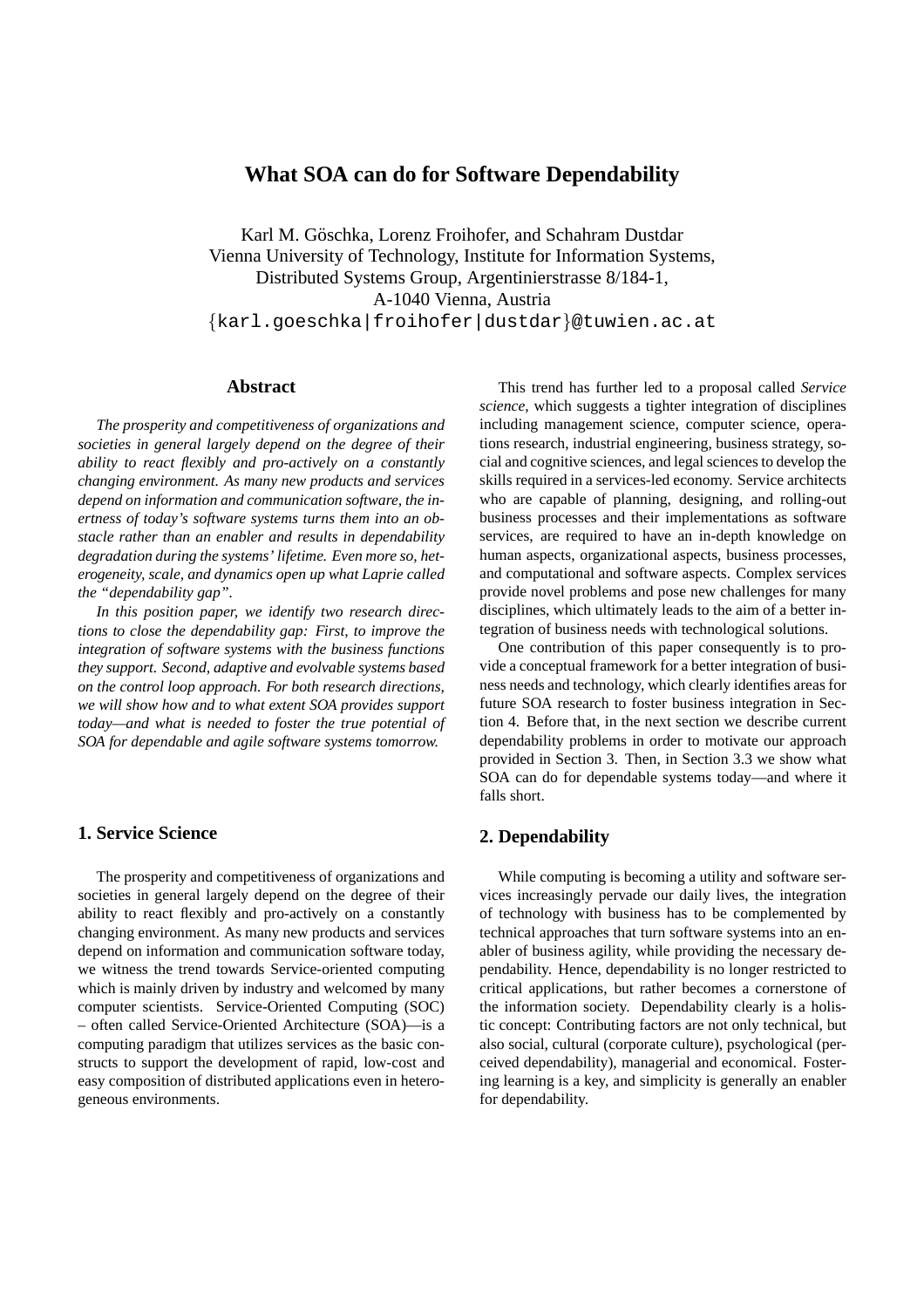Among technical factors, software development methods, tools, and techniques contribute to dependability, as defects in software products and services may lead to failure and also provide typical access for malicious attacks. In addition, there is a wide variety of fault tolerance techniques available, ranging from persistence provided by databases, replication, transaction monitors to reliable middleware with explicit control of quality of service properties and aspect orientation. Adaptiveness, self-properties, and autonomous computing are envisaged in order to respond to short-term changes of the system itself, the context, or the users' expectations.

Unfortunately, heterogeneous, large-scale, and dynamic software systems that typically run continuously often tend to become inert, brittle, and vulnerable after a while. The key problem is, that precisely the emerging systems and applications are the ones that suffer most from a significant decrease in dependability when compared to traditional critical systems, where dependability and security are fairly well understood as complementary concepts and a variety of proven methods and techniques is available today [2]. In accordance with Laprie [8] we call this effect the dependability gap, which is widened in front of us between demand and supply of dependability, and we can see this trend further fueled by an ever increasing cost pressure. This is partly caused by some of the following reasons [12, 8]:

- Change of context and user needs: It is impossible to reasonably predict all combinations of change during design, implementation, deployment, and—most importantly—during run-time.
- Imprecise (and sometimes even competing or contradictory) requirements: Users are either inarticulate about their precise criteria for correctness, performance, dependability, and other system qualities, or different users impose competing or contradictory requirements on the system, partially because of inconsistent needs.
- Interdependencies between systems and software artefacts, and emerging behaviour: The system may be too complex to predict even its internal behaviours precisely. Complexity theory [9] clearly shows that the overall properties of a complex software system are largely determined by the internal structure and interaction of its parts and less by the function of its individual constituents.

As a result, traditional systems experience permanent *dependability degradation* throughout their life-time. This in turn requires continuous and highly responsive human maintenance intervention and repetitive software development processes. While this need for intervention is costly, error-prone, and hence further impairs dependability, it may, in some cases, even become prohibitively slow compared to the system's pace in normal operation.

Hence, our second contribution is to suggest a (potentially nested) control loop approach that converges methods from software engineering with methods from traditional dependability research, as devised in the following section.

# **3. The control loop approach**

Two complementary approaches address the problems of dependability degradation and the dependability gap: Adaptive coupling and run-time software engineering.

#### 3.1. Adaptive coupling

First, large and dynamic systems can benefit from shortterm adaptivity to react to observed, or act upon expected (temporary) changes of the context/environment (e.g., resource variability or failure scenarios) or users' needs (e.g., day/night setting). As this kind of adaptivity (also termed software agility) should be provided without explicit user intervention, it is also termed autonomous behavior or selfproperties, and often involves monitoring, diagnosis (analysis, interpretation), and reconfiguration (repair) [5].

One of the main reasons why many approaches fell short in the past, lies in the major focus on the system's components (e.g., by focusing on recompilation, reconfiguration, and redeployment of components), while complexity theory [9] on the other hand clearly shows that the overall properties of large and complex software system are largely determined by the internal structure and interaction of its parts and less by the function of its individual components.

Service oriented architectures (SOA) already address this perception by putting a strong focus on structure completely separated from the implementation of individual constituents. So far so good, but there is still an important aspect missing: The internal structure of a system is formed by relationships of differing strengths between constituents. Components with tighter connections (or coupling) cluster to sub-systems, while other components may remain more loosely-coupled with each other or with clustered sub-systems. Hence, a complex software system provides a mixture of tightly and loosely coupled parts. As an important consequence, the overall system properties are determined not only by the structure but also by the strength of coupling of its relationships.

Thus the inner control loop has to adaptively control the strength of coupling between the system's constituents as the most promising approach to influence/control its overall dependability properties.

To provide the desirable degree of adaptivity, competing dependability and security properties of the overall system have to be explicitly balanced according to the re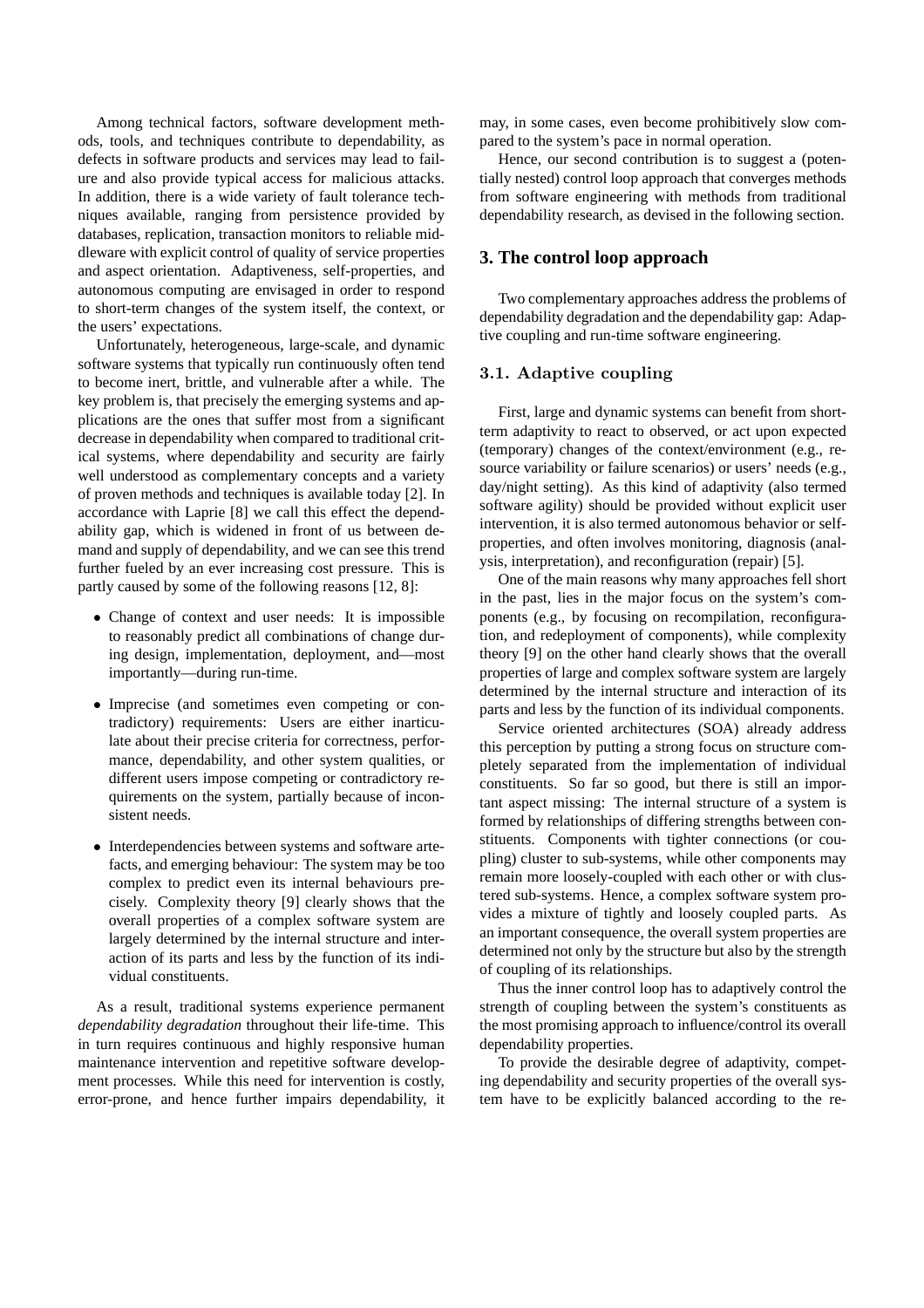spective situation (context, failure scenarios, current user needs). This balancing should flexibly be performed as interaction between infrastructure and application (or even the end user) through the explicit control of adaptive coupling mechanisms between software services, typically through run-time selection and reconfiguration of dependability protocols, e.g., consistency of replication protocols.

### 3.2. Run-time software engineering

Second, as not all possible evolvements can be foreseen for long-running software, long-term evolution has to be supported to regulate the emerging behavior of large and dynamic systems, again, with respect to the evolvement of the requirements and user expectations, but also in response to long-term changes in the context.

This will be performed by changing the system's design during run-time, which in turn requires run-time processable requirements and design-views in the form of constraints [4], models ("UML virtual machine"), or (partial) architectural configurations. The ultimate idea here is to move into run-time what previously could only be done by modifying an application off-line during design-time.

These run-time accessible and processable requirements can be stored in repositories or be accessed via reflection, aspect-oriented programming, or protocols for meta-data exchange. They can explicitly be manipulated and configured, which allows such a system to balance or trade certain properties against each other or against user needs during run-time.

Clearly, this requires middleware services to support access and manipulation of requirements and negotiation of properties and needs. The vision here is a convergence of software development tools with middleware (including traditional dependability, fault tolerance, and adaptivity concepts), to provide for run-time software development tools to compensate for dependability degradation by re-engineering running software. Yet, in turn, this introduces new challenges for dependability engineering, requiring methods for run-time verification and testing, for example.

Figure 1 shows the outer control loop: The dependability properties of the system are measured ("software sensors") and compared to the users' current needs. During a negotiation process, it is decided which properties are traded against each other according to the current system state, context, and users' needs. Finally, the system is changed via adjustment of run-time processable requirements, in order to achieve the properties as intended. Short-term adaptivity and long-term evolution can accordingly be differentiated as a combination of two nested control loops, where the inner loop represents adaptivity and the outer loop (as depicted in Figure 1) represents software evolution.

Regardless of the pace of change, both approaches address the imprecise, emerging, and ever-changing nature of large and long-running software systems and introduce iterative steps of adaptation and evolvement during run-time. Both approaches are needed in practice and will need different solutions, but have in common the need for

- 1. reconfiguration of the architectural coupling and adaptive usage of differing strengths of communication coupling,
- 2. measurement of dependability properties in order to provide means to balance them and interactively negotiate them with users, and
- 3. run-time processable meta-data representing the current run-time structure and the design-view, including explicit context dependencies, explicit ordering and wiring, explicit redundancy control.

#### 3.3 Service-Oriented Computing

Although one could—in principle—build a system as described above with almost any kind of technology, some are more efficient and beneficial than others. Service-Oriented Computing (SOC) is an emerging computing paradigm utilizing services to support the rapid development of distributed applications in heterogeneous environments. The visionary promise of service-oriented computing is a world of cooperating services being loosely coupled to flexibly create dynamic business processes and agile applications that may span organizations and computing platforms and can, nevertheless, adapt quickly and autonomously to changes of requirements or context. Web services may be dynamically aggregated, composed, and enacted as Web services workflows. In the following we investigate, how and to what extent SOC can currently support adaptive dependability, but also new challenges that arise from the deployment of SOC. From the most important standardsthe following relate to our work:

*Web service coordination:* The Web services coordination framework (WS-Coordination [7]) provides a foundation layer for consensus between Web services, where specific consensus protocols can be built upon, e.g., distributed transactions. A service-oriented transaction model has to provide comprehensive support for longrunning transactions between loosely-coupled (federated) service partners and resources, including negotiations, conversations, commitments, contracts, tracking, payments, and exception handling, thereby contributing to the notion of adaptive coupling. Two particular standards build upon the WS-Coordination framework: The WS-AtomicTransaction [7] and the WS-BusinessActivity [1].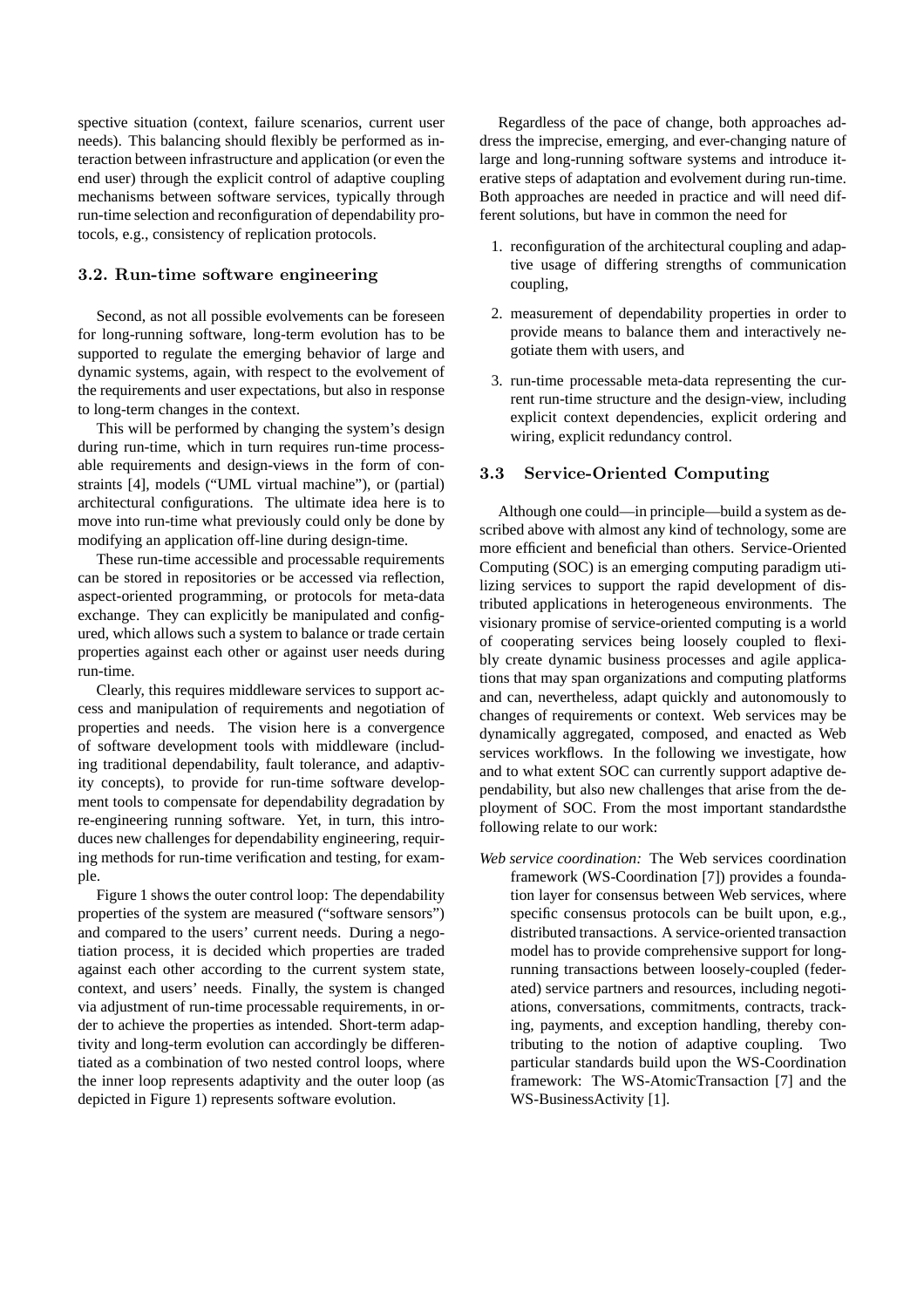

**Figure 1. Control loop of dependable evolution through run-time model-/constraint-change.**

- *Web service publishing and discovery.* The Universal Description, Discovery and Integration (UDDI) protocol is one of the major building blocks for binding (and therefore coupling) of Web services, alternate approaches are available as well [3].
- *Web service meta-data exchange.* This standard [6] explicitly addresses the need for extensive exchange of metadata in an environment which deploys adaptive coupling. It provides a framework to support meta-data for particular purposes being exchanged between interested participants and is therefore an important means of run-time manipulation of software.
- *Service oriented middleware (SOM).* The highly dynamic modularity and need for flexible integration of services lead to the question to what extent service-orientation at the middleware layer itself is beneficial (or not). While the idea is tempting, to provide services like a transaction service or a group membership service (service groups), in some cases such a "service" is more a system's aspect than a coherent service, like for instance most dependability attributes. Providing endto-end dependability and autonomic capabilities in a heterogeneous, potentially cross-organizational SOA is a particular challenge and the limits and benefits have still to be investigated.
- *Service replication.* [11] compares state-of-the-art service replication middleware with object replication middleware on an architectural level in the case of strict consistency: Object and service replication middleware share many commonalities and only subtle differences, caused by (i) the different granularity of objects and

services and (ii) different technology standards (e.g., CORBA vs. WS). Clearly, the wheel need not be reinvented here.

Summing it up, service-oriented computing addresses some needs for adaptive dependability between a system's constituents (coordination, discovery, meta-data), and hence contributes to the dependability of such systems. On the other hand, SOC poses new research challenges, in particular for the SLA of typical end-to-end properties, like dependability *guarantees*. In some cases, SOC turns out to be "yet another technology", but does not contribute to improvements, which is, e.g., the case for replication. Therefore, SOC as it is today provides some promising aspects, but today's realizations still fall short to address the full scope of needs of adaptive, dependable systems. Hence, future research is needed to develop SOC standards and technology to their full potential.

#### **4. A framework for business integration**

In many cases, service-oriented architectures can now realize the vision of a "plug-and-play" business IT infrastructure. Web services could also leverage the creation of business networks through which aggregations of products and services can flow freely. They have the potential for transforming how businesses and organizations interact within themselves and with others. Web services are expected to fuel a new wave of electronic business, application integration, and business-to-business (B2B) interactions, as the industry moves towards application and service integration, rather than dedicated system development that require extensive design, deployment and integration efforts.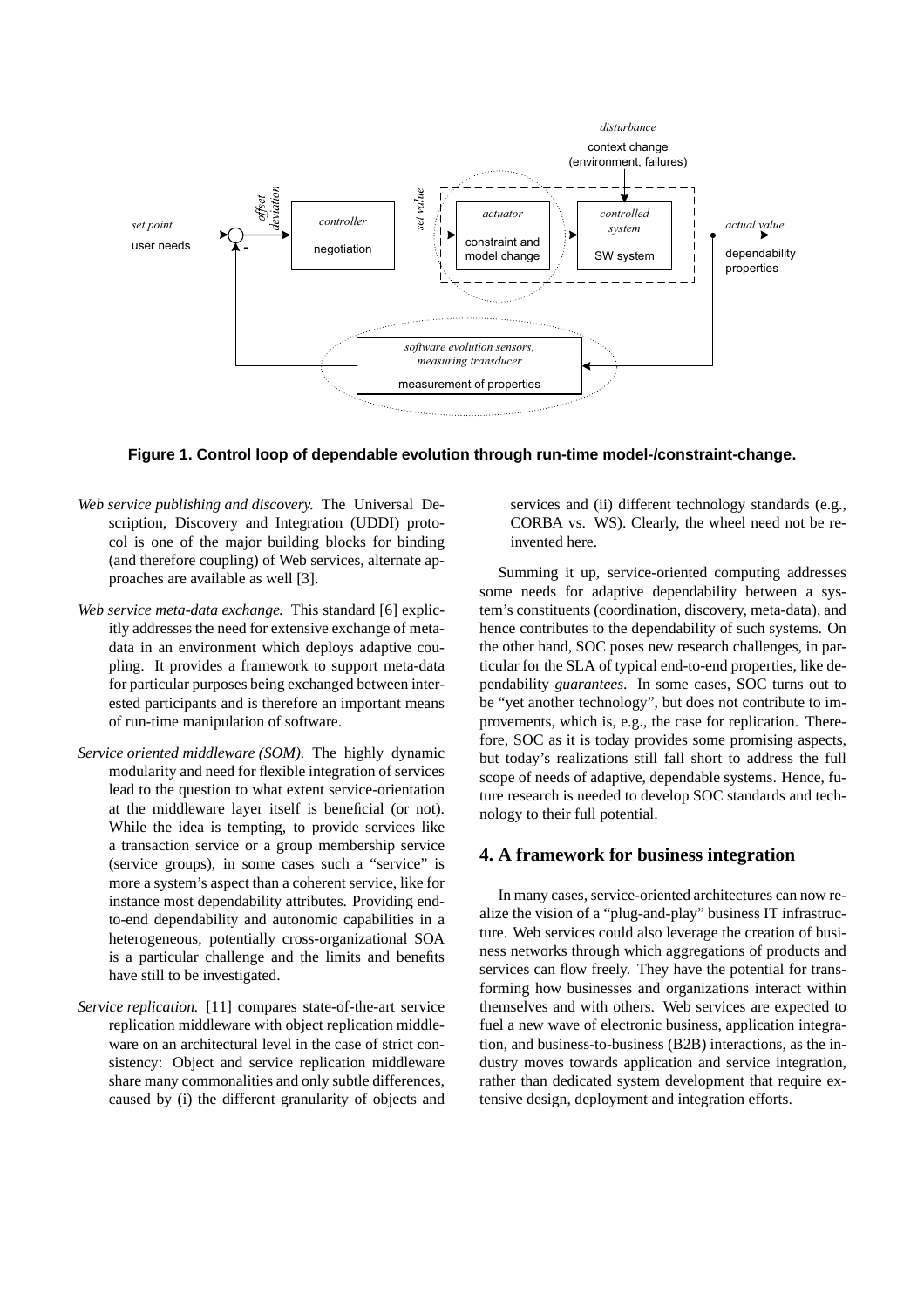

**Figure 2. A framework for agile business integration.**